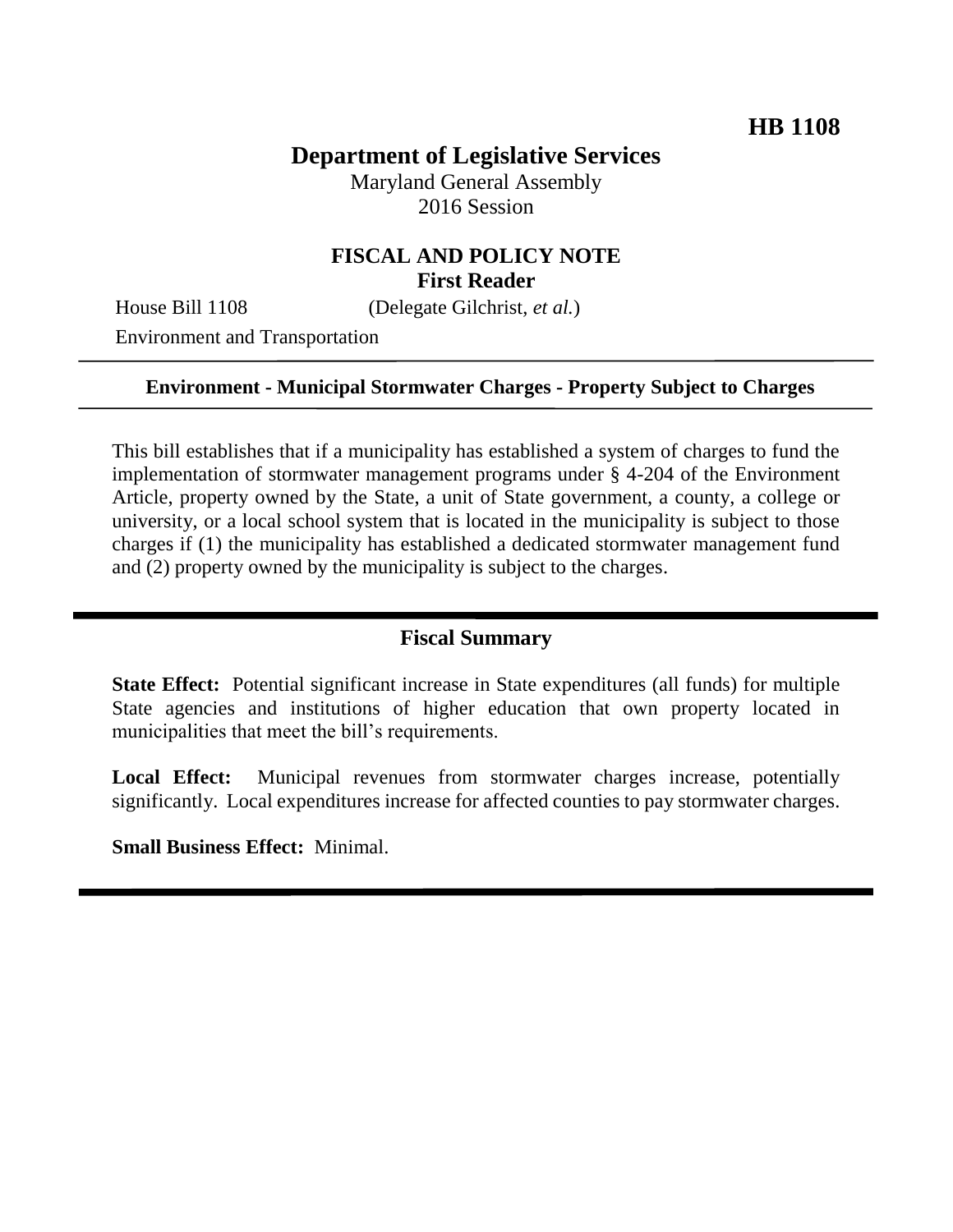### **Analysis**

**Current Law/Background:** The General Assembly first enacted the Stormwater Management Act in 1982 and has amended it several times since. Stormwater management initially focused on urban flood prevention, later evolved into resource management, and, more recently, has become an environmental and regulatory function. According to the Office of the Attorney General, under the Stormwater Management Act, the legislature found that the management of stormwater runoff is necessary to reduce stream channel erosion, pollution, siltation and sedimentation, and local flooding in order to protect the State's water and land resources. The intent of the Stormwater Management Act is to reduce, as much as possible, the adverse effects of stormwater runoff. To achieve that goal, the Act requires each county and municipality to have an ordinance implementing a stormwater management program consistent with flood management plans and that meets certain minimum requirements. A key provision of the Act is the authorization for each county and municipality to adopt a "system of charges" to fund the implementation of stormwater management programs under § 4-204 of the Environment Article.

Revenues generated by the system of charges may be used for:

- reviewing stormwater management plans;
- inspection and enforcement activities;
- watershed planning;
- planning, design, land acquisition, and construction of stormwater management systems and structures;
- retrofitting developed areas for pollution control;
- water quality monitoring and water quality programs;
- operation and maintenance of facilities; and
- program development of these activities.

A local governing body can choose to pay the costs of the program with local revenues or with the proceeds of a system of charges. A local government is not required to establish a dedicated stormwater management fund under these provisions.

State and local governments are exempt from the stormwater charges established under § 4-204 of the Environment Article.

Although a complete list of the municipalities that have established a system of charges under § 4-204 of the Environment Article has not been able to be verified in time for inclusion in this fiscal and policy note, the Department of Legislative Services believes that at least the following eight municipalities have done so: Annapolis; Berlin; Frederick;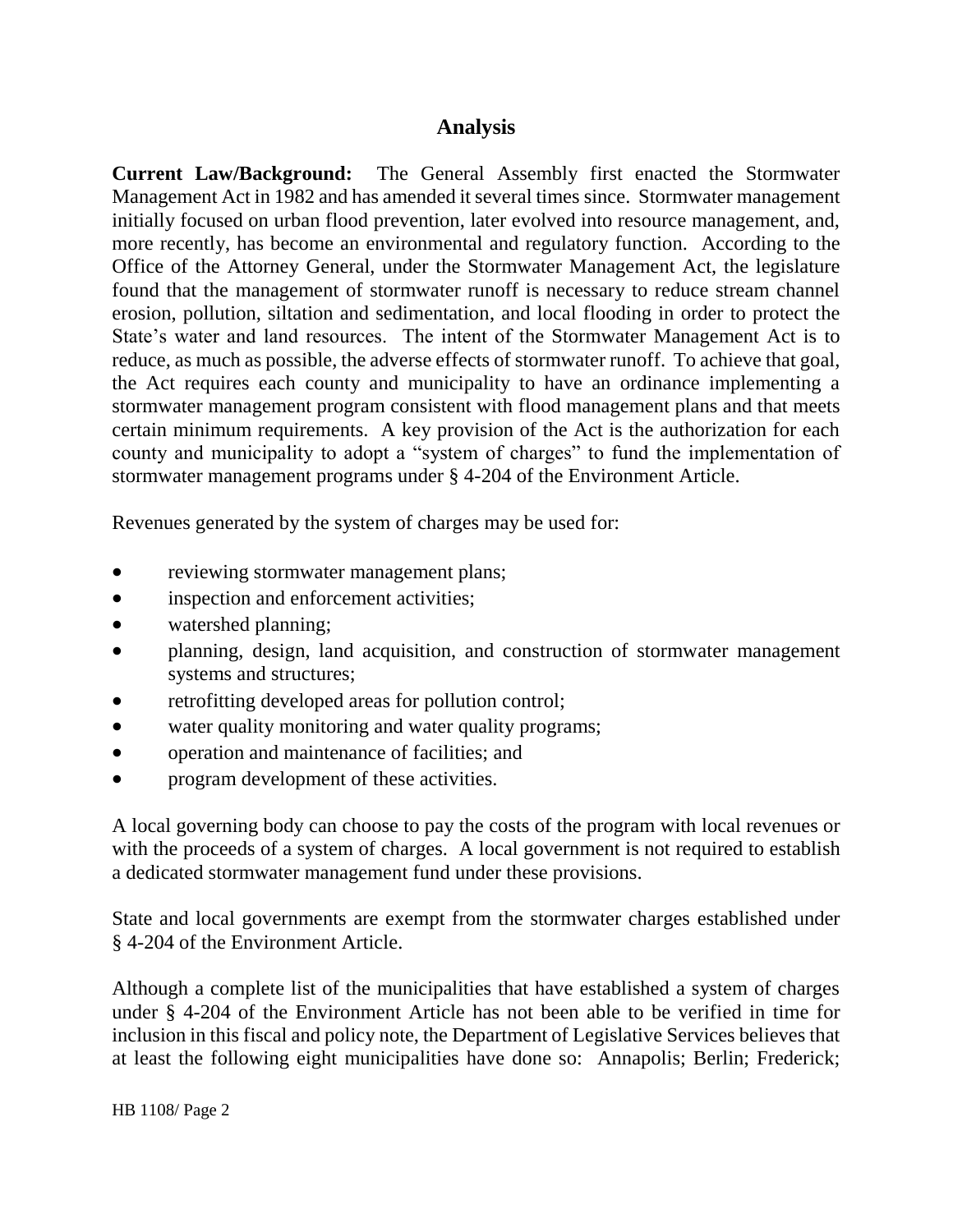Gaithersburg; Oxford; Rockville; Salisbury; and Takoma Park. It is unclear how many of these municipalities have established dedicated stormwater management funds, however.

**State Expenditures:** As noted above, the bill authorizes municipalities to charge a unit of State government and a college or university, among other entities, stormwater charges established under § 4-204 of the Environment Article if certain conditions are met. Under current law, these public entities are exempt from such charges. As such, the bill results in a potentially significant increase in State expenditures (all funds) for those State agencies and institutions of higher education that must now pay stormwater charges as a result of the bill. A reliable estimate of the total increase in costs cannot be made, as it depends on the amount and type of property owned, the location of that property, the charges established in various municipalities, and the extent to which municipalities meet the conditions required in order to assess stormwater charges on those entities (*i.e.,* the municipality has established a dedicated fund, and property owned by the municipality itself is subject to the charge).

Although an estimate of the overall impact on the State cannot be made, for some agencies, the increase in expenditures to pay stormwater charges could be significant. The bill is likely to have the biggest impact on those agencies that own/manage significant amounts of property, such as the Department of General Services, the Maryland Department of Transportation, and the University System of Maryland, among others. However, the extent to which these agencies and others own property in the municipalities that have established a system of charges (or will do so in the future) is unknown.

**Local Fiscal Impact:** The bill results in a potentially significant increase in revenues for municipalities that are able to charge units of State government, counties, colleges or universities, or a local school system any stormwater charges established under § 4-204 of the Environment Article. As discussed above, the exact impact of this increase is unknown. However, for certain municipalities, the increase in fee revenues is likely significant. For example, the City of Rockville advises that the city could collect \$512,687 in fiscal 2016 from property owned by public entities that are exempt from stormwater fees under current law.

Expenditures increase for any county that owns property in a qualifying municipality and must pay stormwater charges under the bill.

**Additional Comments:** This bill relates only to stormwater charges established under § 4-204 of the Environment Article, which authorizes local governments to establish a system of charges for stormwater management. It does *not* relate to stormwater remediation fees established under § 4-202.1 of the Environment Article.